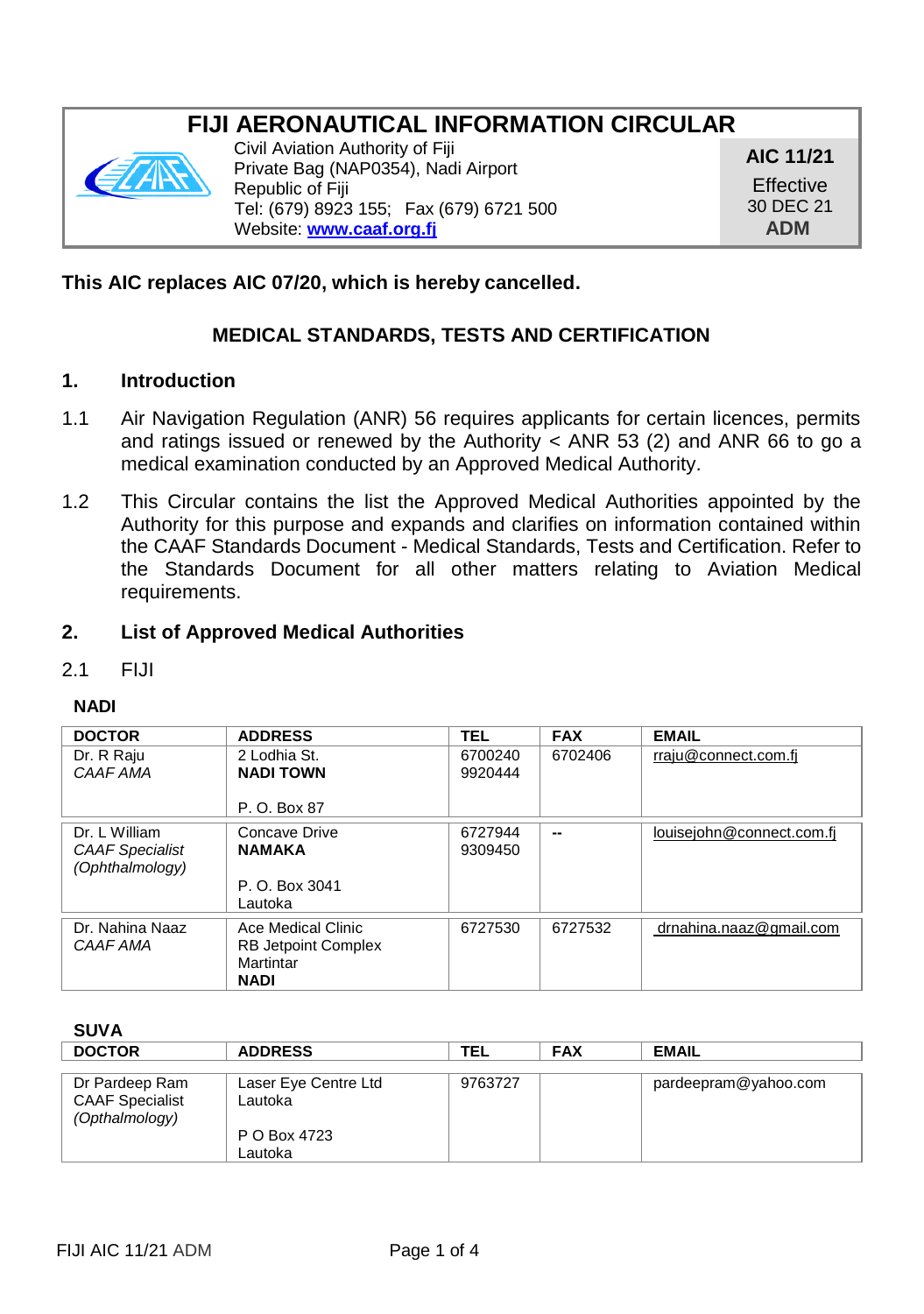| Dr Keshwan Nadan<br>CAAF AMA         | Makoi Health Centre<br>GPO Box 15939<br>Suva | 8010315<br>9954613 | keshwan7@gmail.com    |
|--------------------------------------|----------------------------------------------|--------------------|-----------------------|
| Dr Rauni M<br>Tikoinayau<br>CAAF AMA | Epworth Clinic<br>254 Waimanu Rd<br>Suva     | 9906404            | tikoinayau2@gmail.com |

## 2.2 ABROAD

#### **NEW ZEALAND**

| Dr A Wiles<br>CAAF AMA     | 320 Remuera Rd<br>Auckland                                                          | (9)5246504   | wiles@remueradoctors.co.nz  |
|----------------------------|-------------------------------------------------------------------------------------|--------------|-----------------------------|
| Dr David Payne<br>CAAF AMA | Medicine at Work<br>Plaza 2<br>Habit Physio<br>100 Willis Street<br>Wellington 6011 | +64212465940 | davidjepayne@googlemail.com |

## **3. Flowchart of Medical Examination Process**

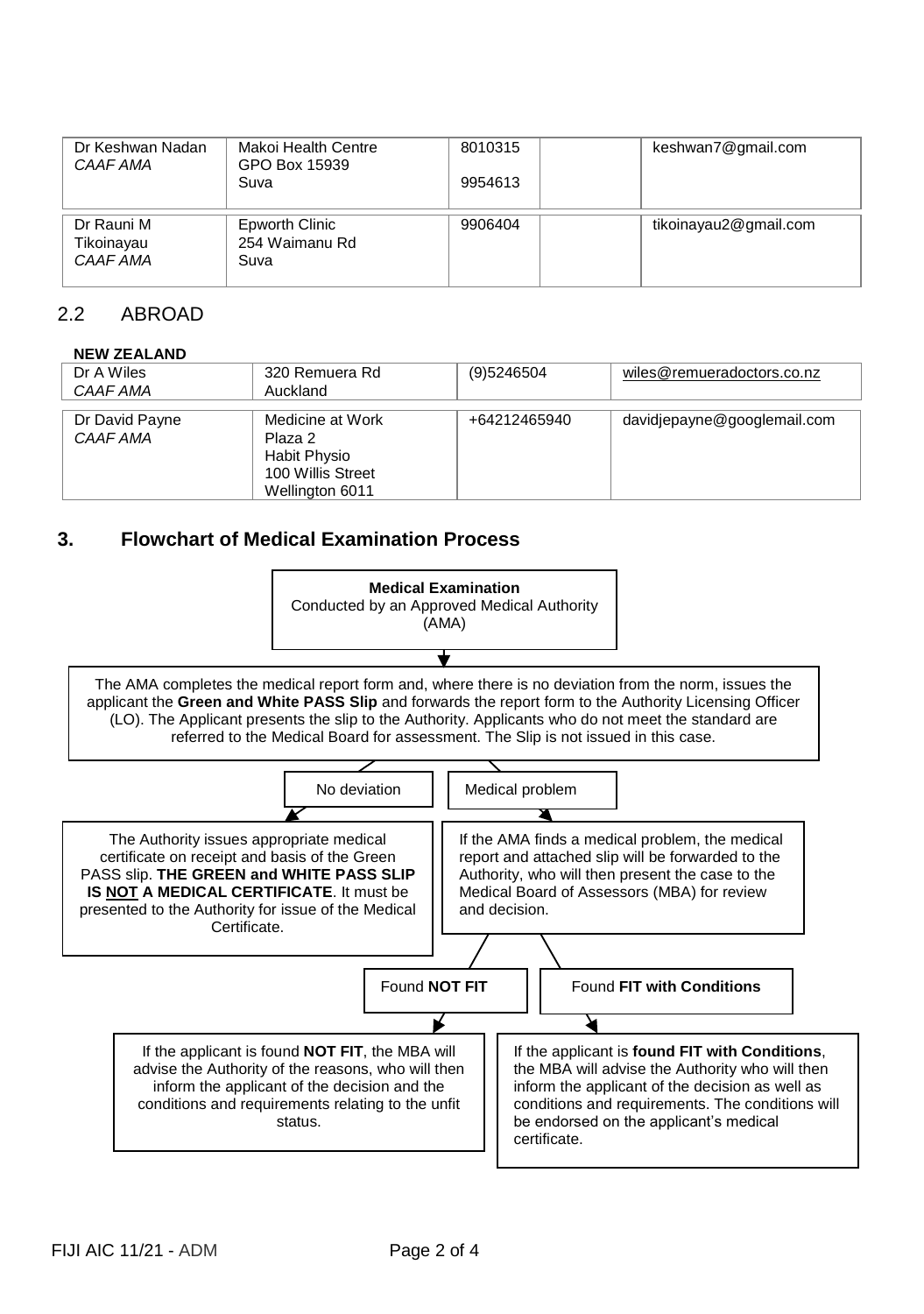## **4. Summary of Minimum Periodic Requirements**

|                                                                        | <b>CLASS 1</b>                                | <b>CLASS 2</b>                          | <b>CLASS 3</b>                                                                                          | <b>CLASS 4</b>                                                                                    |
|------------------------------------------------------------------------|-----------------------------------------------|-----------------------------------------|---------------------------------------------------------------------------------------------------------|---------------------------------------------------------------------------------------------------|
|                                                                        | <b>AIRLINE</b><br><b>TRANSPORT</b><br>PILOT   | <b>PRIVATE</b><br>PILOT                 | <b>AIR TRAFFIC</b><br><b>CONTROLLER</b>                                                                 | <b>AIRCRAFT</b><br><b>MAINTENANCE</b><br><b>ENGINEER</b>                                          |
| <b>LICENCE</b>                                                         | <b>COMMERCIAL</b><br><b>PILOT</b>             | <b>STUDENT</b><br>PILOT                 | <b>FLIGHT</b><br><b>INFORMATION</b><br><b>SERVICE</b><br>OFFICER (1 <sup>st</sup><br><b>ISSUE ONLY)</b> | AERONAUTICAL<br><b>FACILITY</b><br><b>TECHNICIAN **</b>                                           |
|                                                                        | <b>PRIVATE</b><br>PILOT W/ INST<br><b>RTG</b> |                                         |                                                                                                         | <b>FLIGHT</b><br><b>INFORMATION</b><br><b>SERVICE</b><br><b>OFFICER</b><br>(subsequent<br>issues) |
| <b>VALIDITY OF CERTIFICATE</b>                                         | $< 40 - 1$ yr                                 | $< 40 - 5$ yrs                          | $< 40 - 4$ yrs                                                                                          | $< 40 - 4$ yrs                                                                                    |
| <b>ROUTINE MEDICAL</b><br><b>EXAMINATION</b>                           | $\geq 40 - 6$<br>months                       | $> 40 - 2$ yrs                          | $> 40 - 2$ yrs<br>$> 60 - 1$ yr                                                                         | $> 40 - 2$ yr<br>$> 60 - 1$ yr                                                                    |
| <b>CHEST X-RAY</b>                                                     | At initial                                    | If indicated                            | At initial                                                                                              | If indicated                                                                                      |
| <b>ELECTROENCEPHALOGRAM</b>                                            | At initial                                    | If indicated                            | At initial                                                                                              | If indicated                                                                                      |
| <b>HAEMOGLOBIN</b>                                                     | At initial then<br>every<br>examination       | At initial                              | At initial then If<br>indicated                                                                         | At initial                                                                                        |
| <b>ELECTROCARDIOGRAM</b>                                               | At initial then:                              | At initial after<br>age of then:        | At initial then<br>after age of:                                                                        | $\blacksquare$                                                                                    |
|                                                                        | $30 - 50 - 2$ yrs                             | $> 40 - 2$ yrs<br>$> 50 - 1$ yr         | $> 50 - 2$ yrs                                                                                          | ÷.                                                                                                |
| <b>AUDIOGRAM</b>                                                       | At initial then:<br>$< 40 - 5$ yrs            | At initial then:                        | At initial then:<br>$< 40 - 4$ yrs                                                                      | At initial then:<br>$< 40 - 4$ yrs                                                                |
|                                                                        | $\geq 40 - 2$ yrs                             | $\geq 50 - 2$ yrs                       | $\geq 40 - 2$ yrs                                                                                       | $\geq 40 - 2$ yrs                                                                                 |
| <b>EXTENDED</b><br><b>OTORHINOLARYNGOLOGICAL</b><br><b>EXAMINATION</b> | If indicated                                  | If indicated                            | If indicated                                                                                            | If indicated                                                                                      |
| <b>EXTENDED</b>                                                        | At initial then:                              | At initial then:                        | At initial then:                                                                                        | At initial then:                                                                                  |
| <b>OPTHALMOLOGICAL</b><br><b>EXAMINATION</b>                           | If indicated                                  | If indicated                            | If indicated                                                                                            | If indicated                                                                                      |
| <b>LIPID PROFILE</b>                                                   | At initial then:                              | At initial then:                        | At initial then:                                                                                        | At initial then:                                                                                  |
|                                                                        | If indicated                                  | If indicated                            | If indicated                                                                                            | If indicated                                                                                      |
| <b>PULMONARY FUNCTION</b>                                              | At initial then:                              | At initial then:                        | At initial then:                                                                                        | At initial then:                                                                                  |
| <b>TESTS</b>                                                           | If indicated                                  | If indicated                            | If indicated                                                                                            | If indicated                                                                                      |
| <b>URINALYSIS</b>                                                      | At initial then<br>every<br>examination       | At initial then<br>every<br>examination | At initial then<br>every<br>examination                                                                 | At initial then<br>every<br>examination                                                           |
|                                                                        |                                               |                                         |                                                                                                         |                                                                                                   |

## **5. Appeal Process**

- 5.1 Applicants for the issue/renewal of a CAAF Medical Certificate may wish to appeal a decision made by the CAAF Medical Board which has resulted in the applicant as being assessed, either temporarily or permanently, unfit to hold a Medical Certificate.
- 5.2 Should an applicant decide to lodge an appeal then this must be submitted to the Chief Executive of CAAF in writing, no later than 14 days after the applicant has received